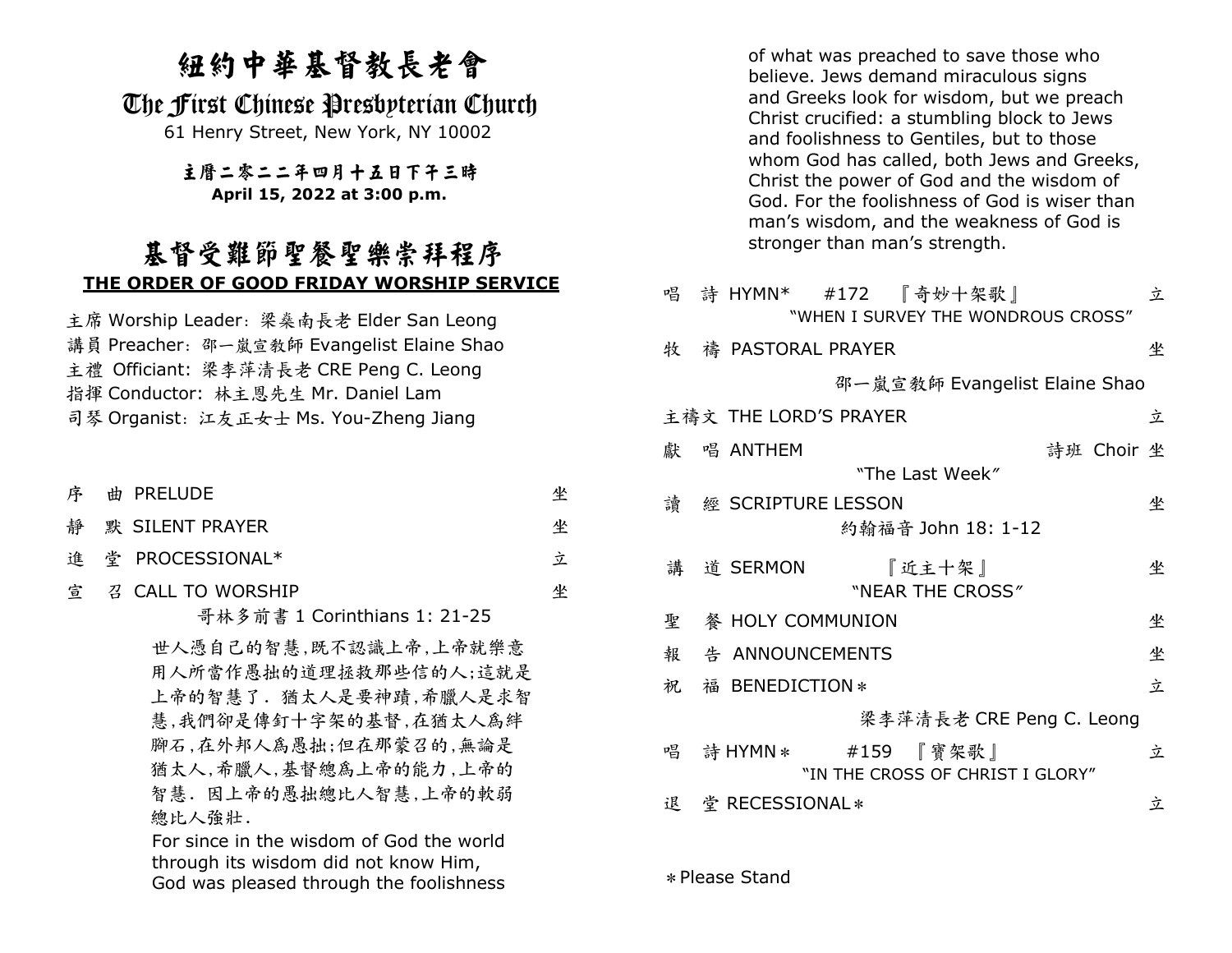# 使徒信經 **The Apostles' Creed**

 我信上帝, 全能的父, 創造天地的主. 我信我主耶穌基督, 上帝的獨生子因聖靈感孕, 由童貞女馬利亞所生, 在本丟 彼拉多手下受難, 被釘於十字架, 受死埋葬, 降在陰間, 第三天從死人中復活, 升天, 坐在全能父上帝的右邊, 將來必從那裏降臨,審判活人死人. 我信聖靈, 我信聖而 公之教會, 我信聖徒相通, 我信罪得赦免, 我信身體復活, 我信永生. 阿們.

 I believe in God, the Father almighty, creator of heaven and earth. I believe in Jesus Christ, God's only Son, our Lord, who was conceived by the Holy Spirit, born of the Virgin Mary, suffered under Pontius Pilate, was crucified, died, and was buried; He descended to the dead. On the third day He rose again; He ascended into heaven, He is seated at the right hand of the Father, and He will come again to judge the living and the dead. I believe in the Holy Spirit, the Holy Catholic Church, the communion of saints, the forgiveness of sins, the resurrection of the body, and the life everlasting. AMEN.

### **Prayer of Confession** 認罪禱文

Lord Jesus Christ, you are the way of peace. Come into the brokenness of our lives and our land with your healing love. Help us to be willing to bow before you in true repentance, and to bow to one another in real forgiveness. By the fire of your Holy Spirit, melt our hard hearts and consume the pride and prejudice which separate us.

 Fill us, O Lord, with your perfect love, which casts out fear, and blinds us together in that unity, which you share with the Father and the Holy Spirit. Amen.

 主耶穌,祢是和平之路。求 祢以祢醫治的愛進入我們的 破碎中。求祢幫助我們在祢 面前有真誠的懺悔,也助我 們懂得在弟兄姊妹面前乞求 饒恕。求祢以祢聖靈的火融 化我們剛硬的心,挪開隔絕 我們的驕傲和偏見。主啊! 求祢以祢完全的愛充滿我們, 除去我們的恐懼,把我們連 結成為一體,正如祢與聖父 和聖靈的和諧共感一樣。 阿們。

#### 講道經文**:** 約翰福音 **18: 1-12**

- 1 耶穌說了這話,就同門徒出去,過了汲淪溪,在 那裡有一個園子,祂和門徒進去了。
- **2** 賣耶穌的猶大也知道那地方.因為耶穌和門徒屢次上那裡去聚集。
- **3** 猶大領了一隊兵,和祭司長並法利賽人的差役, 拿著燈籠,火把,兵器,就來到園裡。
- **4** 耶穌知道將要臨到自己的一切事,就出來,對他們說,你們找誰。
- **5** 他們回答說,找拿撒勒人耶穌。耶穌說,我就 是。賣他的猶大也同他們站在那裡。
- **6** 耶穌一說我就是,他們就退後倒在地上。
- <mark>7 他又問他們說,你們找誰。他們說,找拿撒勒人</mark> 耶穌。
- **8** 耶穌說,我已經告訴你們,我就是.你們若找 我,就讓這些人去罷。
- **9** 這要應驗耶穌從前的話,說,你所賜給我的人, 我沒有失落一個。
- **10** 西門彼得帶著一把刀,就拔出來,將大祭司的僕人砍了一刀,削掉他的右耳.那僕人名叫馬 勒古。
- 11 耶穌就對彼得說,收刀入鞘罷。我父所給我的 那杯,我豈可不喝呢。
- **12** 那隊兵和千夫長並猶太人的差役,就拿住耶穌,把祂捆綁了.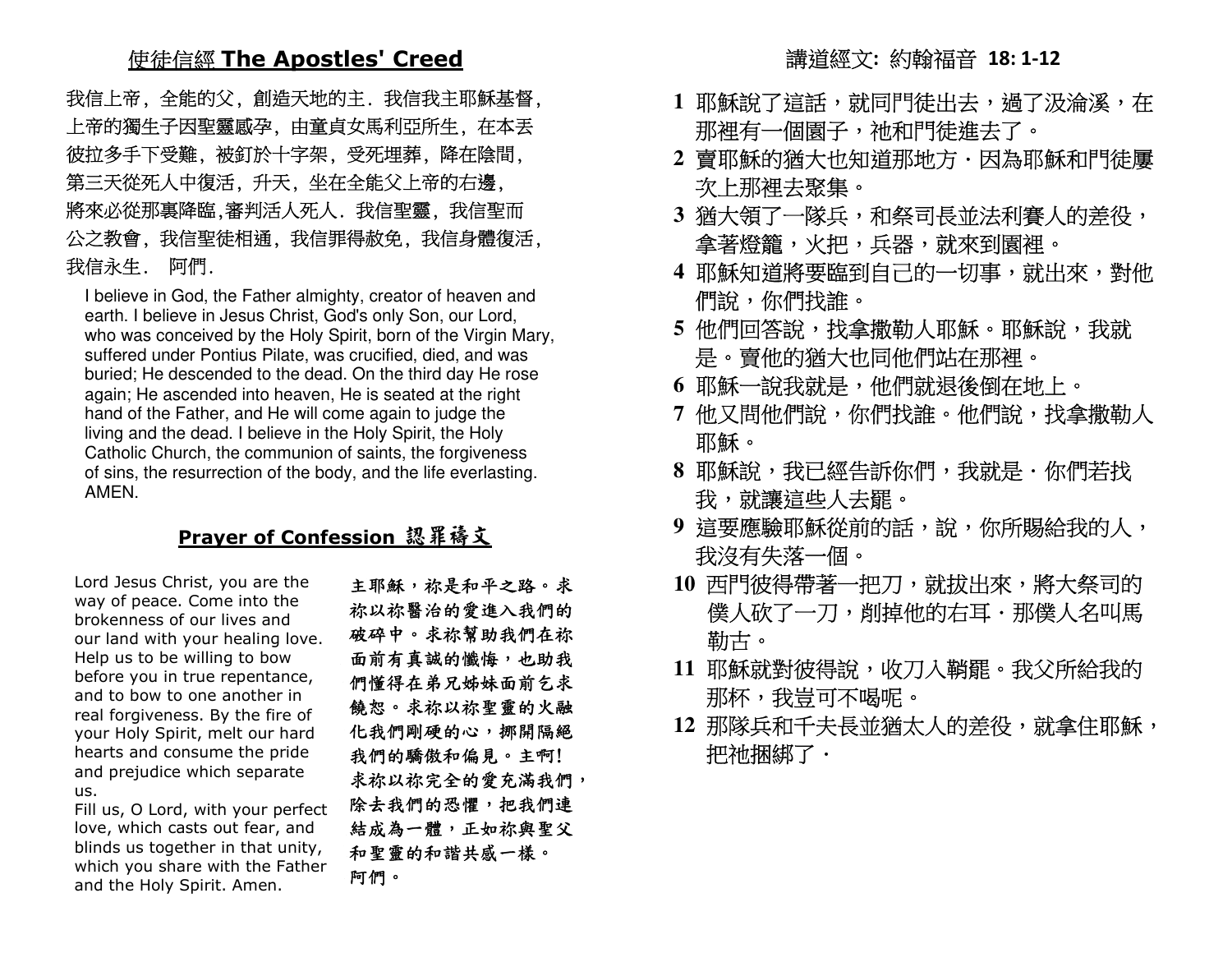Scripture Lesson: John 18: 1-12

- 1 After Jesus had spoken these words, He went out with His disciples across the Kidron valley to a place where there was a garden which He and His disciples entered.
- 2 Now Judas, who betrayed Him, also knew the place, because Jesus often met there with His disciples.
- 3 So Judas brought a detachment of soldiers together with police from the chief priests and the Pharisees, and they came there with lanterns and torches and weapons.
- 4 Then Jesus, knowing all that was to happen to Him, came forward and asked them, "Whom are you looking for?"
- 5 They answered, "Jesus of Nazareth." Jesus replied, "I am he." Judas, who betrayed Him, was standing with them.
- 6 When Jesus said to them, "I am he," they stepped back and fell to the ground.
- 7 Again He asked them, "Whom are you looking for?" And they said, "Jesus of Nazareth."
- 8 Jesus answered, "I told you that I am he. So if you are looking for me, let these men go."
- 9 This was to fulfill the word that He had spoken, "I did not lose a single one of those whom you gave me."
- 10 Then Simon Peter, who had a sword, drew it, struck the high priest's slave, and cut off his right ear. The slave's name was Mal'chus.
- 11 Jesus said to Peter, "Put your sword back into its sheath. Am I not to drink the cup that the Father has given me?"
- 12 So the soldiers, their officers, and the Jewish police arrested Jesus and bound Him.

 It is the last week: The years have come and gone so fast, His earthly Life is all put past, he knows the end is here at last. It is the last week. He must complete the task begun, the crowning work must now be Done, the final victory must be won. It is the last week. The upper room the Judas kiss, the garden's agony, the judgment Hall, the mocking crowd, the thorns and Calvary, It is the last week. On the first day of the last week, the people that were come to the feast, when they learned that Jesus was coming to Jerusalem, took branches of palm trees and went forth to meet Him. "Hail to the King!" they are singing out today, joyous the song from the crowds along the way; Waving palms, their Sovereign they name Him, their Messiah now they proclaim Him, even children come to acclaim Him, what a wonderful day! "Hail to the King" O the music fills the air, "Hail to the King" It is ringing everywhere! "Hosanna, hosanna, Hail to the King!" See, o see now He comes not with trumpet or flair, and no pomp nor circumstance is there, riding a colt that He has borrowed that day, meek and lowly with no unusual kingly display, still they are

singing, for Hopes are restored, "Blessed is He who comes in the name of the Lord! Who comes in the name of the Lord"! "Hail to the King!" they are singing our today, Joyous the song from the crowds along the way! Waving palms, their Sovereign they name Him, Their Messiah now they proclaim Him, even children come to acclaim Him, what A wonderful day! Fearlessly now they are following His train, dreams they dreamed of His promised rule and reign! Hosanna, Hosanna, Their happy voices ring! "Hosanna, Hosanna, Hail to the King! Hosanna, Hosanna, Hail to the King!

Now in the upper room is Jesus, There with His own He'll dine. Keeping the Pass over celebration, sharing the bread and the wine. Jesus, the twelve less one, in worship, O what a moving scene, deep is the love they share together, Strong is the bond between. This night let there be gladness, Joy in the praise and prayers, Calvary may come tomorrow, but this holy night is theirs.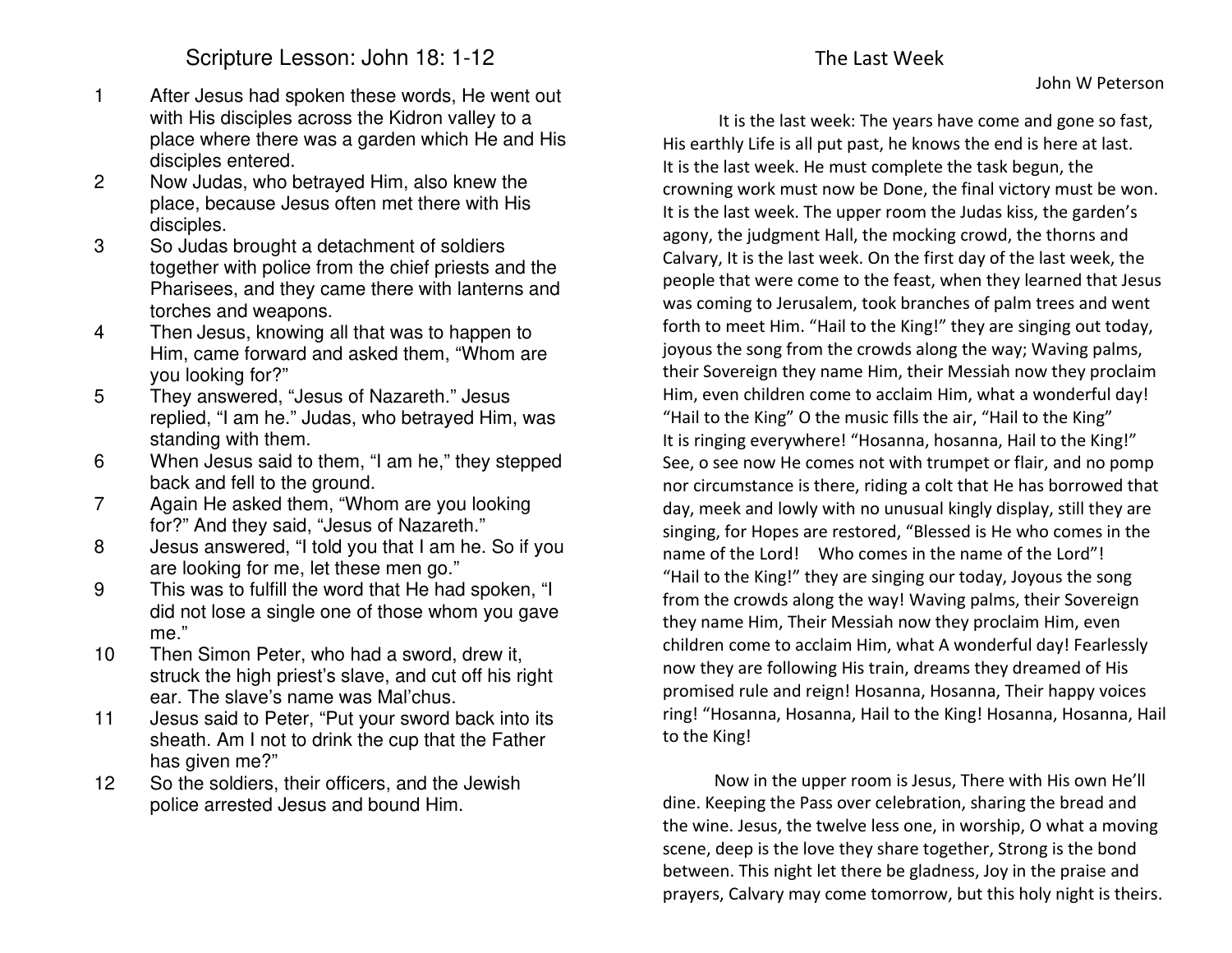tender and true, the words of Jesus, courage and hope provide; He knows the bitterness before them, how they'll be sorely tried. This holy night, O this night let there be gladness, Joy in the praise and the prayers, Calvary, yes, Calvary may come tomorrow, but this holy night is theirs, this holy night is theirs.

 Why would Jesus come from heaven's glory, come to die and take our sins away? Let his own dear words provide the answer, something now like this I'm sure he'd say, because I love you, I left my throne on high, Because I love you, I came to earth to die; I went to Calvary, that pardon you might know, and friend I did it all, because I love you so. This is what the scripture plainly tells us, God so loved. He gave the words we know; there's no other valid explanation, only love brought Jesus here be low. because I love you, I left my throne on high, because I love you, I came to earth to die; I went to Calvary, that pardon you might know, and friend I did it all, because I love you so.

 Who hath believed our report? And to whom is the arm of the Lord revealed? He shall grow up before him like a tender plant and as a root out of a dry ground: he hath no form nor comeliness, and when we shall see him, there is no beauty that we should desire him. He's despised and rejected of men, a man of sorrows and acquainted with grief; and we hid as it were our faces form him, and we esteemed him not, we esteemed him not. Surely he hath borne our griefs, and carried our sorrows, yet we did esteem him stricken, smitten of God, and afflicted.

 But he was wounded for our transgressions, he was bruised for our iniquities, the chastisement of our peace was upon him and with his stripe we are healed. He was oppressed, and he was afflicted, yet he opened not his mouth! All we like sheep have gone astray, we have turned everyone to his own way, and the Lord hath laid on him, the iniquity of us all, and the Lord hath laid on him, the iniquity of us all! He was wounded for our transgressions, he was bruised for our iniquities; he was wounded for our transgressions, he was bruised for our iniquities; Amen…………

 Sing we alleluia! Christ is risen from the grave! He who suffered for us and his own life freely gave. Sing we alleluia! death has lost its bitter sting, swallowed up in triumph let all earth and heaven sing! Alleluia! Alleluia! Alleluia! Christ is risen! Alleluia! Alleluia! Alleluia! Christ is risen! Christ has met the powers of darkness and put them to flight! He has met them, He has conquered filled the world with light! But what pain and sorrow to secure the victory! He the pure one and the just one, died on Calvary. Sing we alleluia! life eternal now is ours! We can be delivered from the grip of evil powers. O how great is this Salvation Jesus did secure, and all those who trust in Him forever will endure! Alleluia! Alleluia! Alleluia! Jesus lives! Alleluia….

Jesus lives! Jesus lives who was crucified; Labor done, victory won, Jesus lives! The grave is denied! Jesus lives! Jesus Lives! He has conquered the ancient foe; spread the word, glorious word, Jesus lives! The whole world must know. Jesus lives! Sing alleluia! Sing alleluia! Alleluia! Sing alleluia! ….…Jesus lives! Jesus lives! Jesus lives! And so too shall I! Amen…..